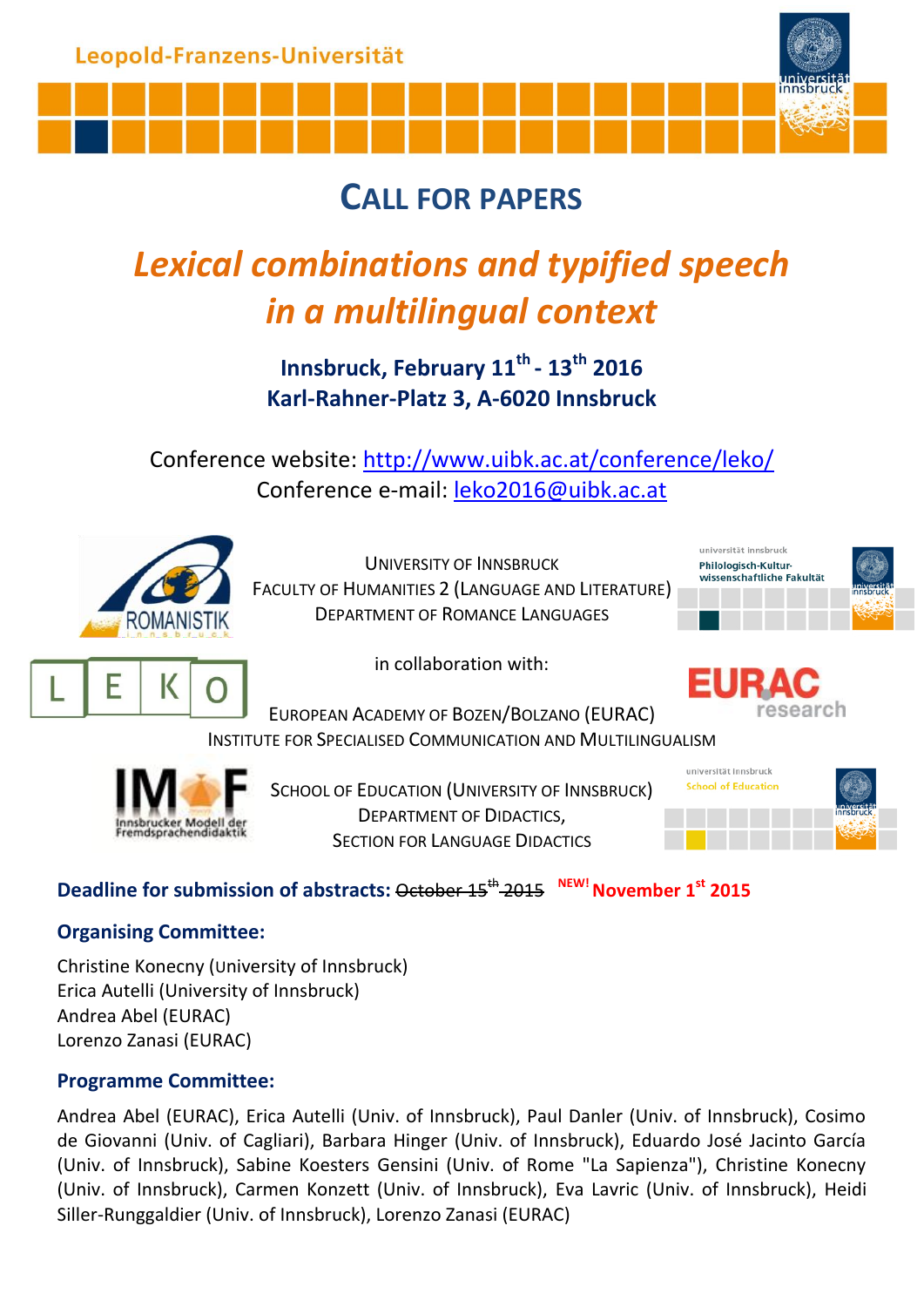

#### **Contents and aim of the conference**

While communicating in a certain language, we do not only compose single words into meaningful sentences and texts by applying grammatical rules, but we also use prefabricated word combinations that can be of a different kind and have higher or lower grades of fixity. This linguistic fact has been studied particularly within phraseological research in which, besides idiomatic expressions, also phraseologisms in a broader sense of the term, such as collocations and communicative phrasemes, are objects of analyses. In recent years, the perspective has become increasingly broader, not least due to progress in the fields of computational and corpus linguistics, as electronic corpora offer the chance of extracting a much larger spectrum of recurrent and statistically significant lexical combinations. Hence, in addition to combinations connected to the language system and norm, also prefabricated sequences as phenomena of the 'speech' have become a focus of phraseological analyses. In this regard, also further concepts have been proposed, like for example those of *typisierte Rede* ('typified speech'; cf. e.g. Fernandez Bravo et al. [eds.] 1999) and of *formulaic sequences* (cf. Wray 2002).

The present conference marks the end of a homonymous research project (short title: LeKo), funded by the Autonomous Province of Bolzano/Bozen-South Tyrol and carried out in cooperation between the University of Innsbruck (Department of Romance Languages) and the EURAC (Institute for Specialised Communication and Multilingualism) [\(http://www.leko-project.org\)](http://www.leko-project.org/). In this project, amongst others, a learner corpus of Italian as an L2 which was elaborated at EURAC has been analysed according to the use of units belonging to typified speech, by evaluating the corpus data both qualitatively and quantitatively. Moreover, an attempt to detect possible causes for errors on the part of L2 learners with German as a first language was conducted, in addition to discovering specific South Tyrolean features of L2 language use and creating proposals for suitable didactic material. A multilingual context in LeKo is provided as South Tyrol distinguishes itself through strong multilingualism, which is present on the individual, social and institutional level: there are three official languages, Italian, German and Ladin, which are accompanied by several more minority languages.

In relation to the project core areas mentioned above, several issues have arisen which should be discussed during the conference and represent the starting points for the pool of thematic fields listed below. The aim of the conference is on one hand, research exchange with and within researchers who work on correlated topics, and on the other hand the presentation of the results of the project, which should be discussed during the conference and expanded upon in the research discourse in addition to being made accessible to language teachers and students.

#### **Thematic fields**

- Typified speech/phraseology and didactics
- Typified speech/phraseology and (learner) corpora analysis
- Typified speech/phraseology and error analysis
- Typified speech/phraseology and (learner) lexicography
- Typified speech/phraseology and contrastive linguistics
- Typified speech/phraseology and eLearning